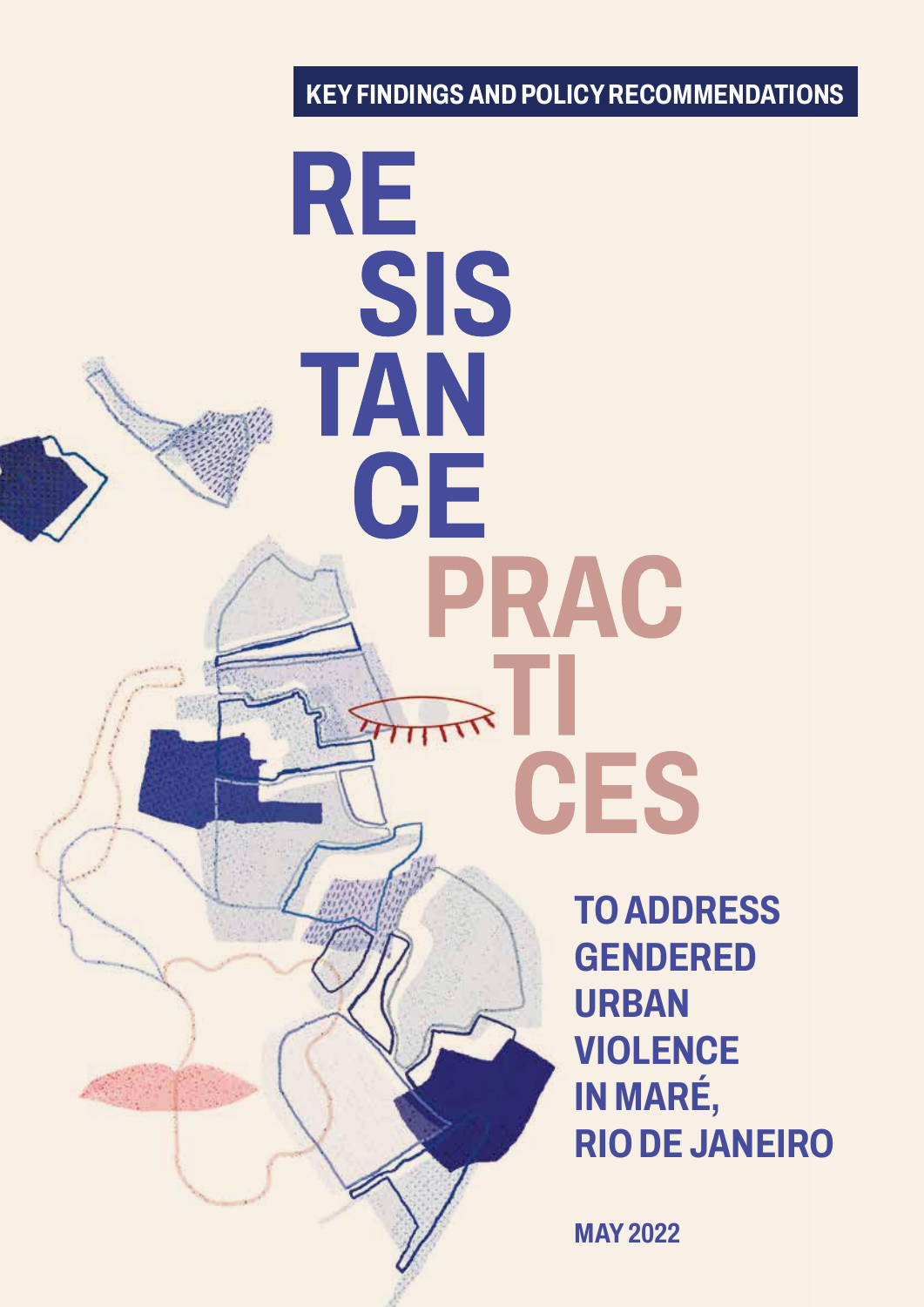#### **AUTHORS**

Cathy McIlwaine Noelle Coelho Resende Moniza Rizzini Ansari Andreza Dionísio Julia Gonçalves Leal Fernanda Vieira Miriam Krenzinger Paul Heritage Renata Peppl Eliana Sousa Silva

## **PROJECT PARTNERS AND ACKNOWLEDGMENTS**

The project 'Resisting Violence, Creating Dignity: negotiating Violence Against Women and Girls through community history-making in Rio de Janeiro' is a multidisciplinary research project which aims to map the formal and informal, individual and collective pathways that women living in peripheral urban communities, particularly the favelas of Maré, develop in order to resist gender-based violence.

The research is led by King's College London (Department of Geography) and Redes da Maré in partnership with the Federal University of Rio de Janeiro, People's Palace Projects, Queen Mary University of London and Museum of the Person and is supported by the British Academy via the GCRF - Global Challenges Research Fund (Heritage, Dignity and Violence programme) (HDV190030).

## **PRINCIPAL INVESTIGATOR**

Cathy McIlwaine (King's College London)

#### **POSTDOCTORAL ASSOCIATE RESEARCHER**

Moniza Rizzini Ansari (King's College London)

### **RESEARCH MANAGER**

Renata Peppl (Queen Mary University of London/People's Palace Projects)

#### **CO-INVESTIGATORS**

Miriam Krenzinger (Federal University of Rio de Janeiro - UFRJ)

Paul Heritage (Queen Mary University of London/People's Palace Projects)

Eliana Sousa Silva (Redes da Maré)

## **FIELDWORK MANAGER**

Julia Leal (Redes da Maré, Casa das Mulheres da Maré)

## **FIELDWORK ASSISTANT**

Fernanda Vieira (Redes da Maré, Casa das Mulheres da Maré)

#### **FIELDWORK MOBILISATION**

Andreza Dionísio (Redes da Maré, Casa das Mulheres da Maré)

**SYSTEMATISATION OF DATA** Noelle Resende (UFRJ)

## **VISUAL DOCUMENTATION** Mila de Choch

**ADVISOR** Caroline Moser (University of Manchester)

**REPORT EDITOR** Damian Platt

**DESIGNER** Refinaria Design Paula Santos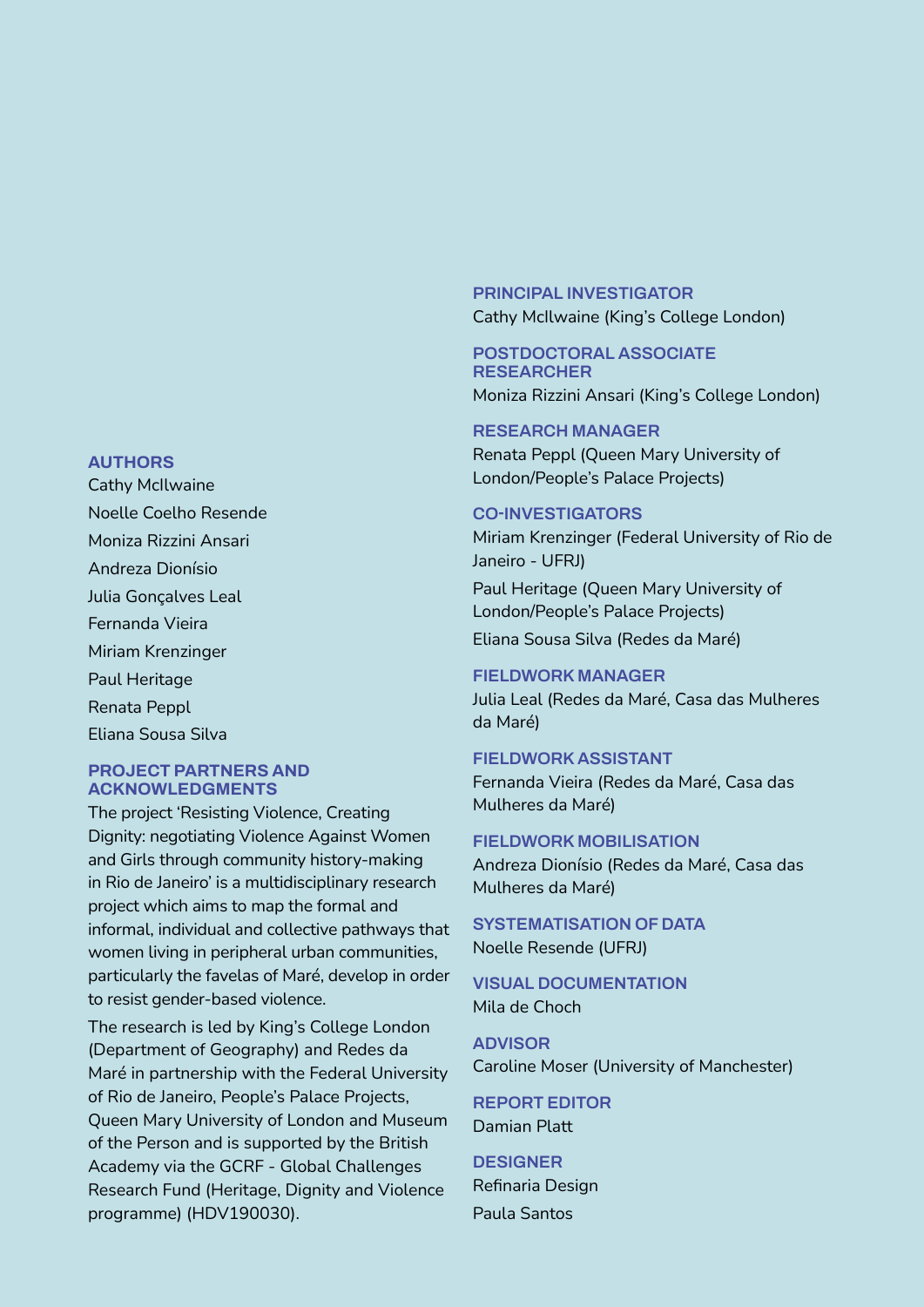

For Mary, Elza, Ilza, Elisa, Silvia, Patricia, Paloma, Priscilla, Ingrid, Giovana, Catia, Celia, Laura, Carol, Renata, Maria Rachel, Angela, Sabrina, Joseane, Amanda, Teresa, Tamires, Rita, Lais, Vivian, Alessandra, Celine, Lia, Thabata, Iolanda, Ludmila, Rosa, Poliana, Suzama, Fabiana, Mariana, Adriana, Jussara. Their stories and memories weaved this work.

> *There are no weak women, there are women who don't recognise their strength*  **Woman in Focus Group 3**

*young and politicized women with experience of feminist and racial perspectives*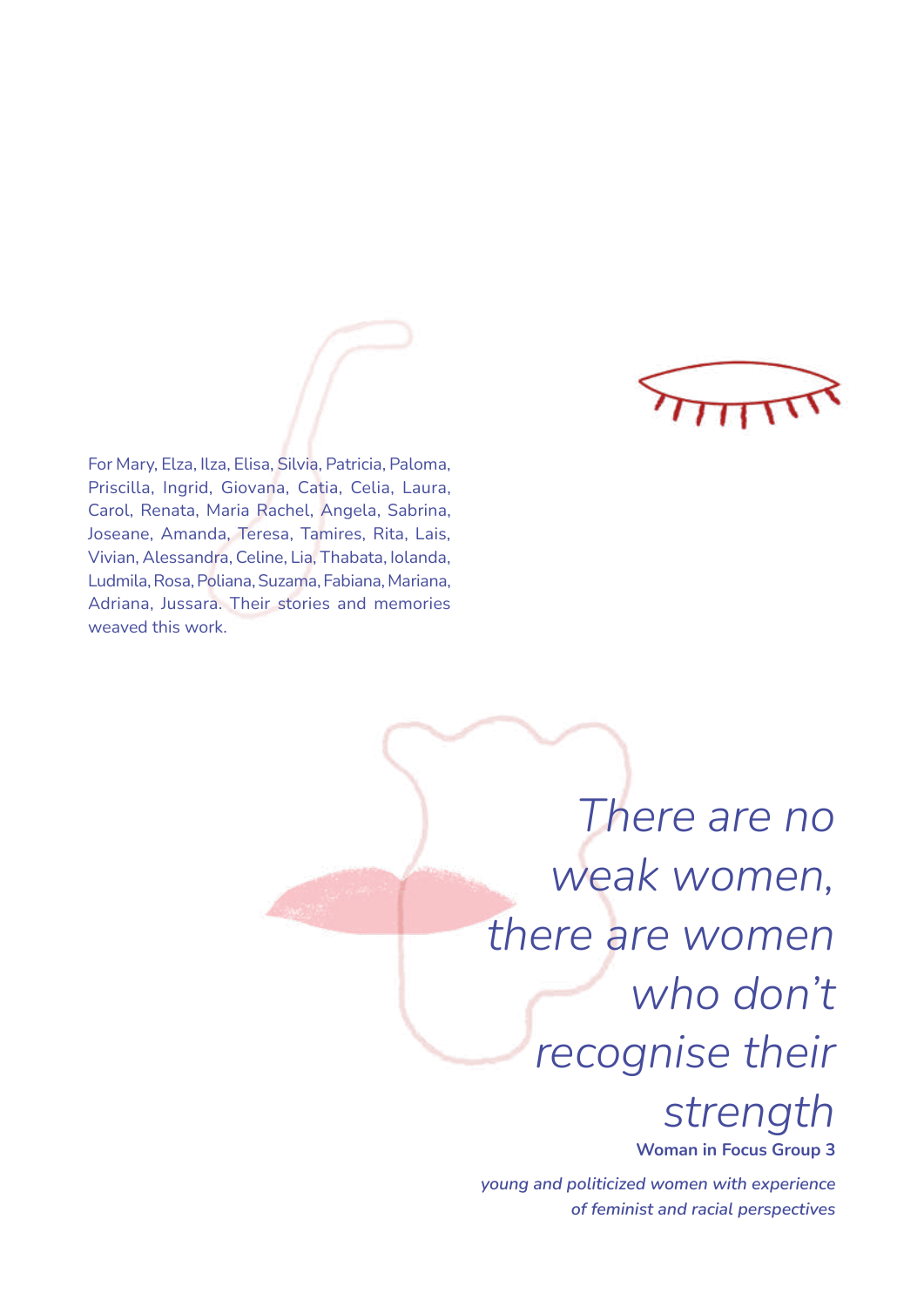# **INTRODUCTION AND CONTEXT**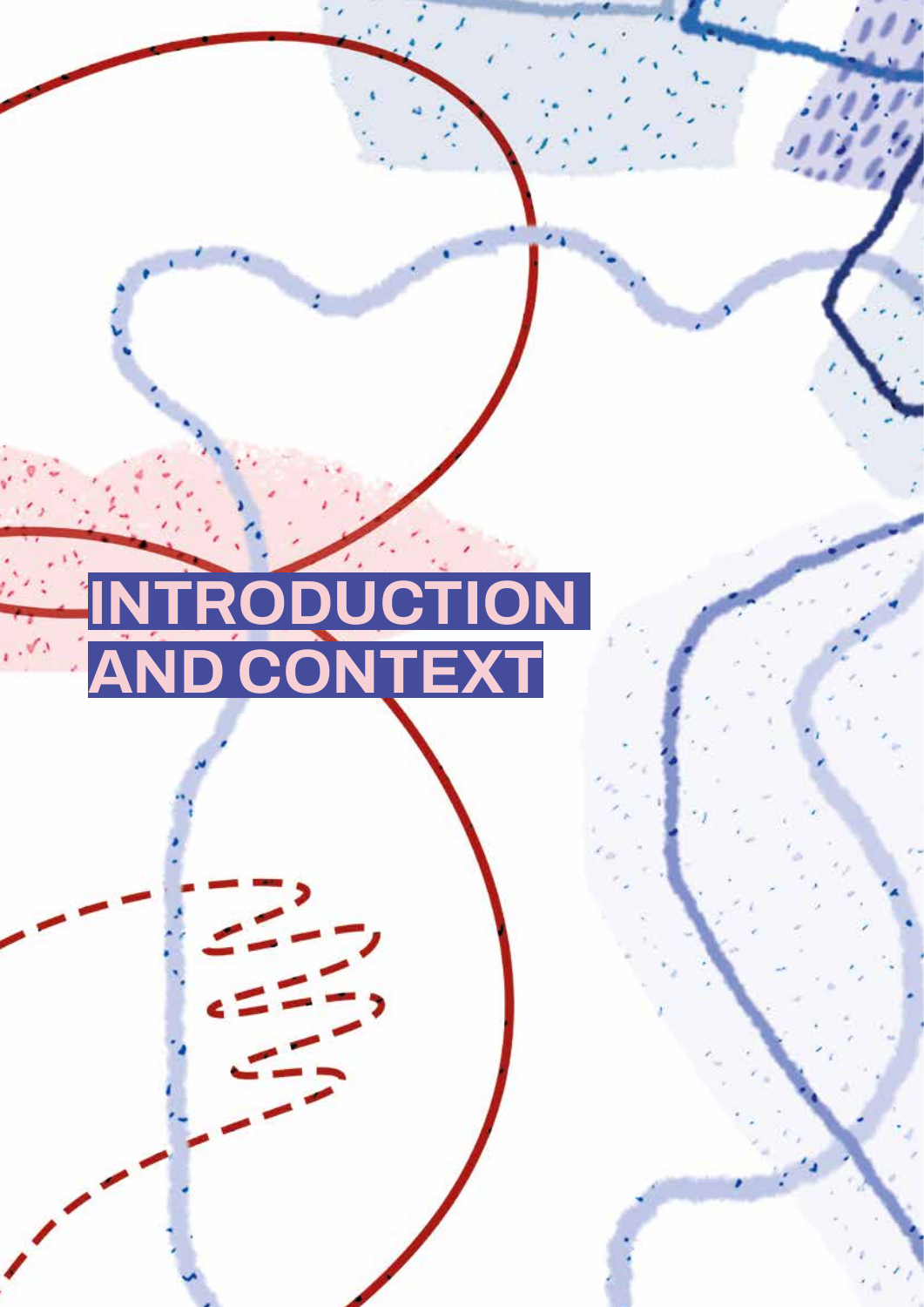This report examines the construction of coping and resistance practices by women in relation to gendered urban violence in Maré, one of the largest groups of favelas in Brazil, located in the North Zone of Rio de Janeiro. The territory is affected by high levels of poverty, inequality, organised crime and public insecurity, yet is also home to multiple struggles, protest and resistance as well as a large network of civil society initiatives and organisations. Maré was formally consolidated as a neighbourhood in 1994. It occupies almost 4kms square and is formed of 16 communities, housing around 140,000 residents, according to a 2013 community-led census.

In terms of the population, 51% are women and 62% identify as mixed-race and black (Redes da Maré, 2013). 45% of women are single mothers, meaning that they bear a disproportionate burden for raising children, with many living in extended household units. Many residents have low (although increasing) levels of education and work in informal or self-employment. Public service provision is inadequate, resulting in residents not being able to ensure basic rights.

Illegal armed groups, drug-trafficking 'factions' or paramilitary 'militia', dominate the territory. These groups have hierarchical structures, impose rules by force, and undermine the rule of law in Maré. Heavily armed, they regularly engage in armed clashes with each other or the police. State security forces, by turn, conduct violent operations and occupations that doubly victimise the civilian population of all genders. In addition to this unpredictable violence, residents also suffer from significant social stigma rooted in popular prejudice about favelas.

# **GENDER-BASED VIOLENCE IN MARÉ**

Previous research in Maré (Krenzinger et al, 2018; 2021; McIlwaine et al. 2021) showed that 57% of those surveyed experienced one or more forms of direct genderbased violence in the private and public sphere (34% physical, 30% sexual and 45% psychological), with black women most likely to suffer (69% of black women compared to 55% of mixed-race and 50% of those identifying as white). Almost half (47%) of the violence was perpetrated by intimate partners, with more than half of incidents occurring in the public sphere (53%). Significantly, only 52% of women who experienced direct gender-based violence disclosed or reported it, and this was mainly informal; only 2.5% reported to a formal source such as the police. Although men are direct targets of urban violence, women are also victims of police incursions, crossfire and fighting, especially being emotionally impacted by the fear this violence generates.

## **METHODOLOGY**

Based on individual interviews and focus groups, the project on which this report draws was structured around a collaborative, co-produced and interdisciplinary methodology to examine coping and resistance practices developed by women in Maré to address gendered urban violence. Focus groups became a space for sharing,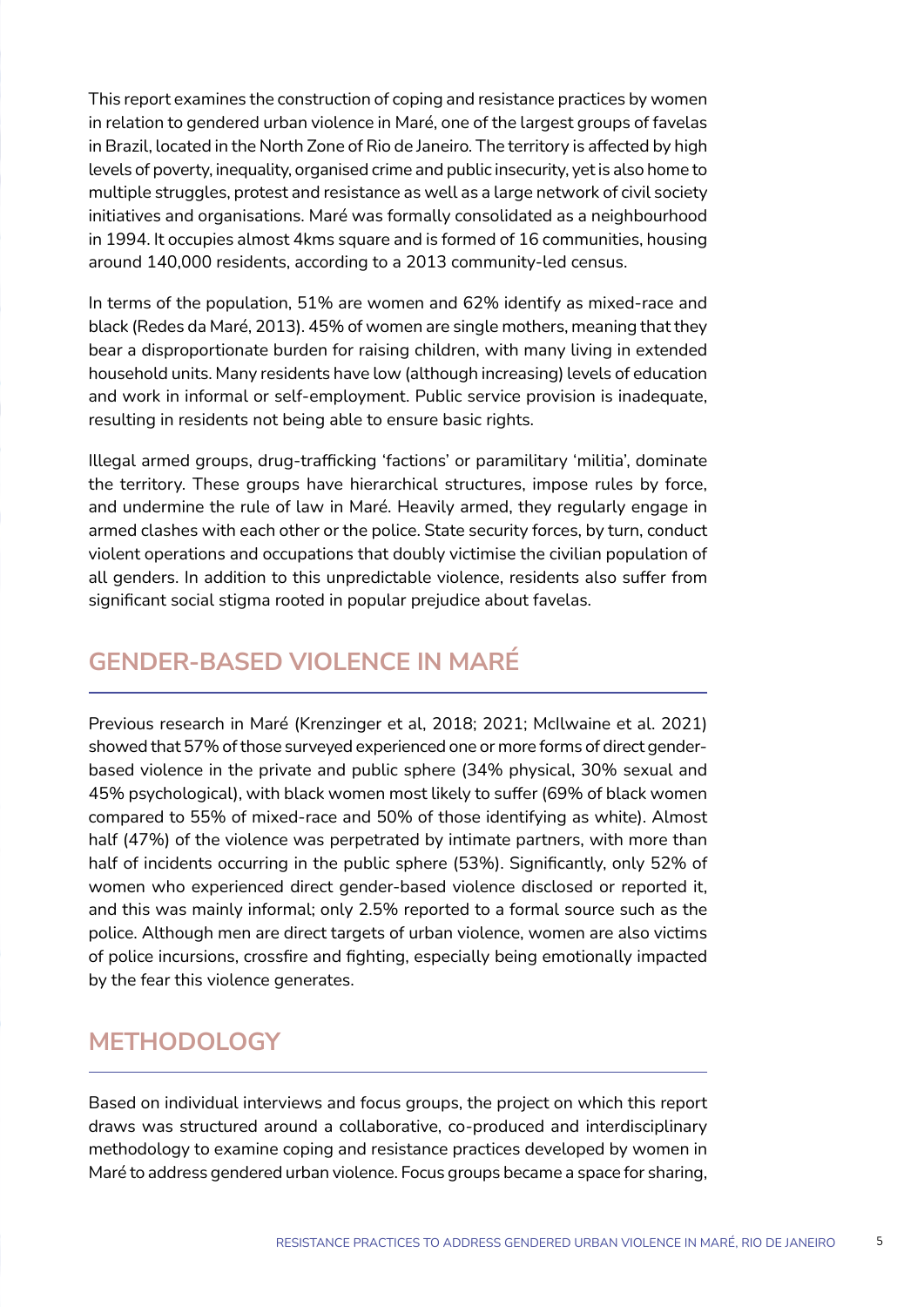listening and collective elaboration for the women. The groups allowed participants to report intimate individual stories, rarely or never shared before; one woman in focus group 3 (with young and politicised women) noted that 'the more women talk and hear each other, we can demand more changes'. To capture this nuance, an artist was present to visually document the focus groups, creating drawings representing the participant's oral and body language (see Figures 1 and 2).

FIGURE 1: 'WE HAVE THE RIGHT TO TAKE CARE OF OURSELVES AND WE TAKE CARE OF EVERYONE ELSE': OBSERVATIONAL DRAWING OF FOCUS GROUP 1 (WOMEN WITH FORMAL OR INFORMAL WORK AND EXPOSURE TO AND COPING WITH GENDERED VIOLENCE)



During the research process, experiences and responses to different forms of gendered urban violence emerged, showing how these have been shaped by generations of women in Maré. Among the many resistance practices that were developed (see Table 1), an important oral tradition was noted drawing on ancestry*,* sharing community knowledge, common bonds and intergenerational transmission of experiences. While women faced significant challenges in the face of multiple types of violence, they also developed important collective responses.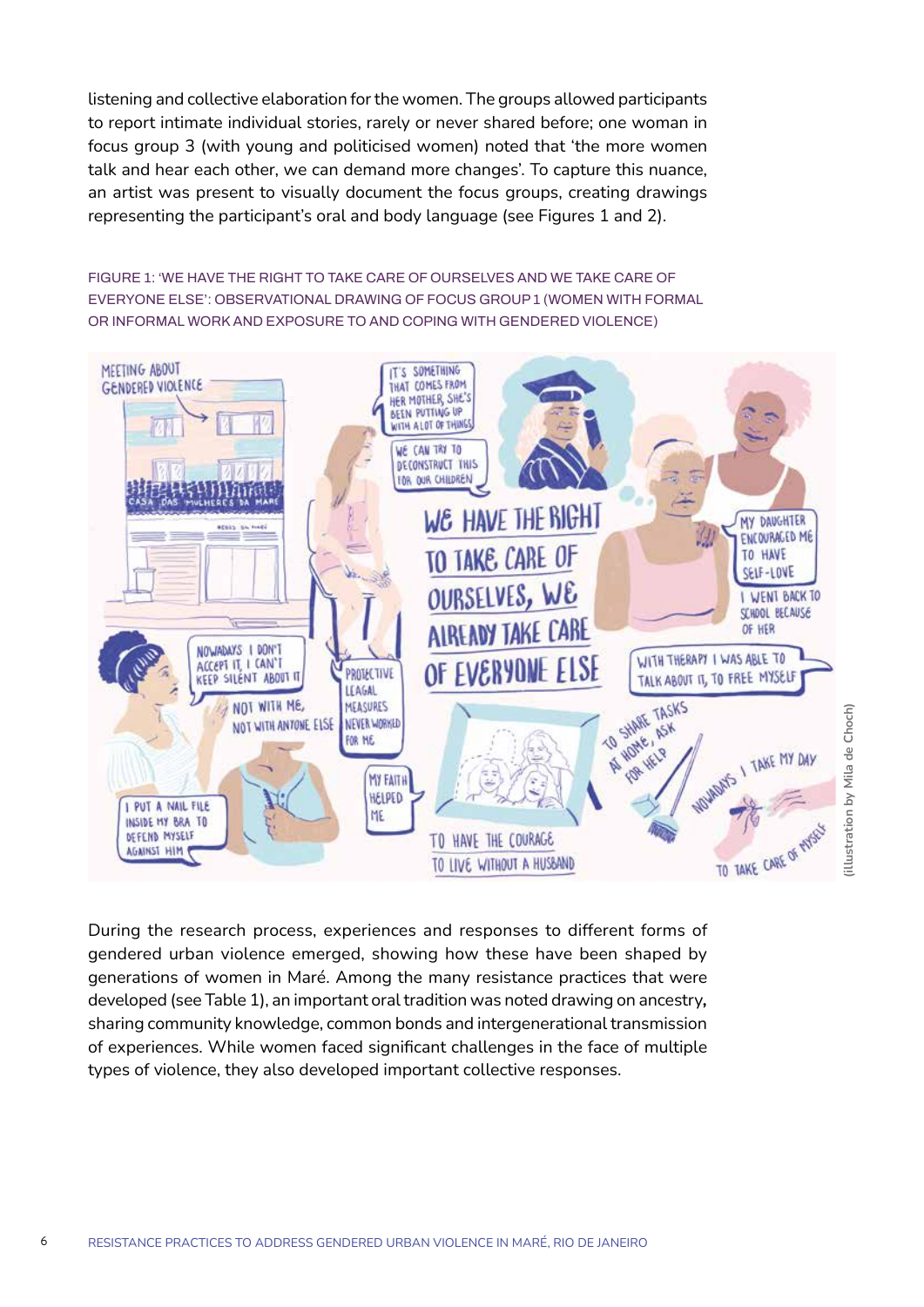## TABLE 1: ROADMAP OF TYPES OF GENDERED URBAN VIOLENCE, EXAMPLES OF MANIFESTATION AND FORMS OF RESISTANCE

| <b>TYPE OF VIOLENCE</b>                      | <b>FORMS OF MANIFESTATION</b>                                                                                                                                                                                                                                                            | <b>FORMS OF RESISTANCE</b>                                                                                                                                                                                                                                                                                                                                                 |
|----------------------------------------------|------------------------------------------------------------------------------------------------------------------------------------------------------------------------------------------------------------------------------------------------------------------------------------------|----------------------------------------------------------------------------------------------------------------------------------------------------------------------------------------------------------------------------------------------------------------------------------------------------------------------------------------------------------------------------|
| <b>Gendered violence</b><br>in the home      | Domestic violence, intimate<br>partner violence, intrafamilial<br>abuse, sexual abuse, emotional<br>abuse, financial and economic<br>subjugation, gaslighting, verbal<br>aggression, coercion                                                                                            | Strategic silence, leave home, change habits and<br>routines, move homes, avoid relationships, use<br>affective networks of protection, use women's<br>mutual support networks, use formal networks,<br>use private security, participation in collective<br>spaces, invest in financial autonomy, rely on<br>transgenerational knowledge, recourse to<br>religious spaces |
| <b>Gendered violence</b><br>in public spaces | Harassment, catcalling, sexual<br>assault, rape, duress and<br>intimidation, stalking, uninvited<br>touch                                                                                                                                                                                | Seek safe spaces and routes, avoid circulating<br>at night, carry sharp instruments, keep close to<br>women, control one's attitude, escort by men                                                                                                                                                                                                                         |
| Armed violence/<br>urban conflict            | Shooting, crossfire, gang<br>violence, police violence,<br>extortion, threat, torture,<br>coercion, unfair treatment,<br>unfair management of conflicts,<br>racially-biased policing,<br>militarization, paralegal territorial transgenerational knowledge<br>domination, state violence | Stay at home, seek safe spaces and routes,<br>constant risk assessment, disseminate safe<br>information, protect family, seek company of<br>women, protect men, record violations, uses of<br>social media, observe local norms, alternative<br>conflict resolution mechanisms, rely on                                                                                    |
| <b>Racial violence</b>                       | Racism, racial bias, bigotry,<br>religious intolerance, body<br>shaming, hate crime, state<br>violence                                                                                                                                                                                   | Ancestry, self-care practices, self-affirmation,<br>online activism, creatively use body as means<br>to resist, collective engagement, recourse to<br>religious spaces                                                                                                                                                                                                     |
| Area stigma                                  | Discrimination, criminalization,<br>symbolic segregation, suspicion,<br>unfair treatment, humiliation,<br>embarrassment about place of<br>residence, state violence                                                                                                                      | Valuing community history, self-affirmation,<br>being outspoken, participation in collective<br>spaces, online activism, entrepreneurship,<br>professionalisation                                                                                                                                                                                                          |
| <b>Structural violence</b>                   | Barriers of access to education,<br>health care, social rights,<br>the labour market, endemic<br>poverty and state neglect,<br>institutionalized racism, sexism,<br>classism, state violence                                                                                             | Participation in collective spaces, courses and<br>trainings, professionalisation, return to study or<br>work, entrepreneurship, recourse to religious<br>spaces                                                                                                                                                                                                           |
| Infrastructural<br>violence                  | Lack of access to statutory<br>services, re-victimization in<br>protection services, unsafe urban<br>infrastructures (lighting, policing,<br>distant bus stops), state violence                                                                                                          | Informal and affective networks, women's mutual<br>support networks, alternative conflict resolution,<br>seek alternative conflict resolution mechanisms,<br>rely on transgenerational knowledge,<br>participation in collective spaces                                                                                                                                    |
| <b>Symbolic violence</b>                     | Homophobia, transphobia,<br>misogyny, sexism, racism, state<br>violence                                                                                                                                                                                                                  | Online activism, self-care practices, self-<br>affirmation, transgenerational knowledge, share<br>and re-signify traumatic memories, recourse to<br>religious spaces, creatively use body as means to<br>resist, entrepreneurship                                                                                                                                          |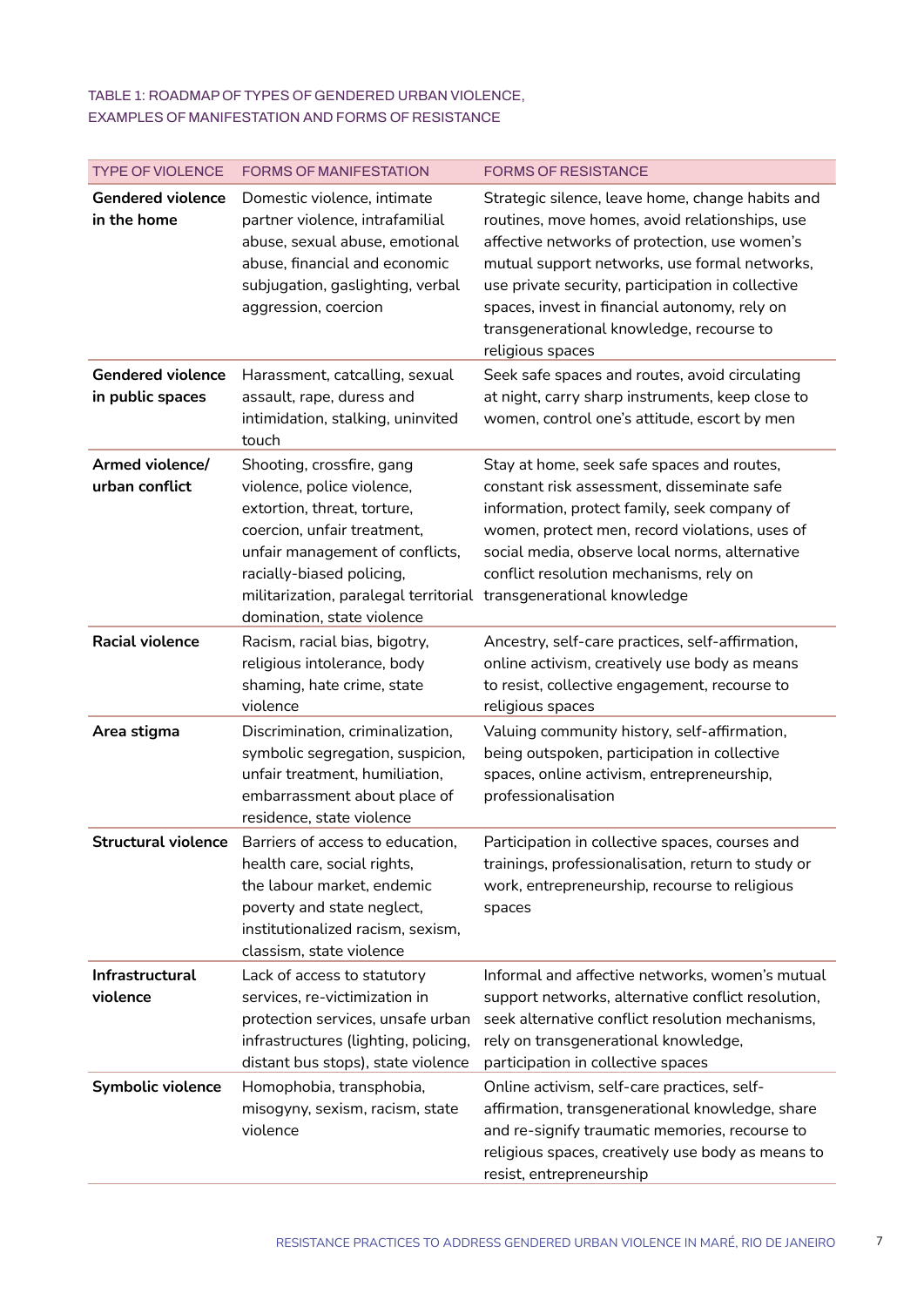Resistance practices developed by women to address gendered urban violence are presented in two broad distinctions: short-term practices and medium/longterm practices. The former refers to those that produce an immediate and reactive effect. The second group is composed of practices that produce effects over time and are sometimes able to modify the experience of violence linked with wider transformations. Such practices are also adapted according to whether 'outside' or 'inside' the community.

## **SHORT-TERM PRACTICES**

*I don't leave the house. [...] When there's an operation, I don't even leave the house. I'll stay indoors. I lock the gate. Preferably, I do not even get near the window, because once I was by the window, a shot came in and almost hit me.*

**Silvia, 56 years old, white**

Short-term practices inside Maré were identified as mainly responding to police operations and conflicts between armed groups. Women identified the following practices to manage armed violence most of which revolved around coping: staying at home, seeking more protected spaces in their homes, evaluating routes when necessary to circulate, using phone/online apps to obtain information about situations and to record violence, and staying with other women to prevent assaults and abuse during home invasions by the police.

Outside Maré, short term practices for women include seeking to stay close to one another, especially in public transport and deserted spaces, not circulating at night, carrying sharp instruments, sharing their location with people they know, speaking loudly and responding when living or witnessing situations of harassment, staying silent to avoid conflict, and talking about the power of Maré to produce other narratives about the favela. While many of these are reactive, informal and individual practices, some can also be interpreted as collective and more strategic.

## **MEDIUM/LONG-TERM PRACTICES**

*I was raised... I say that I have five mothers, my grandmother, my godmother, my mother, my stepmother because she does everything for me, and the greatgrandmother of the father of my daughters who helps me in everything*

**Angela, 25 years old, mixed-race or parda**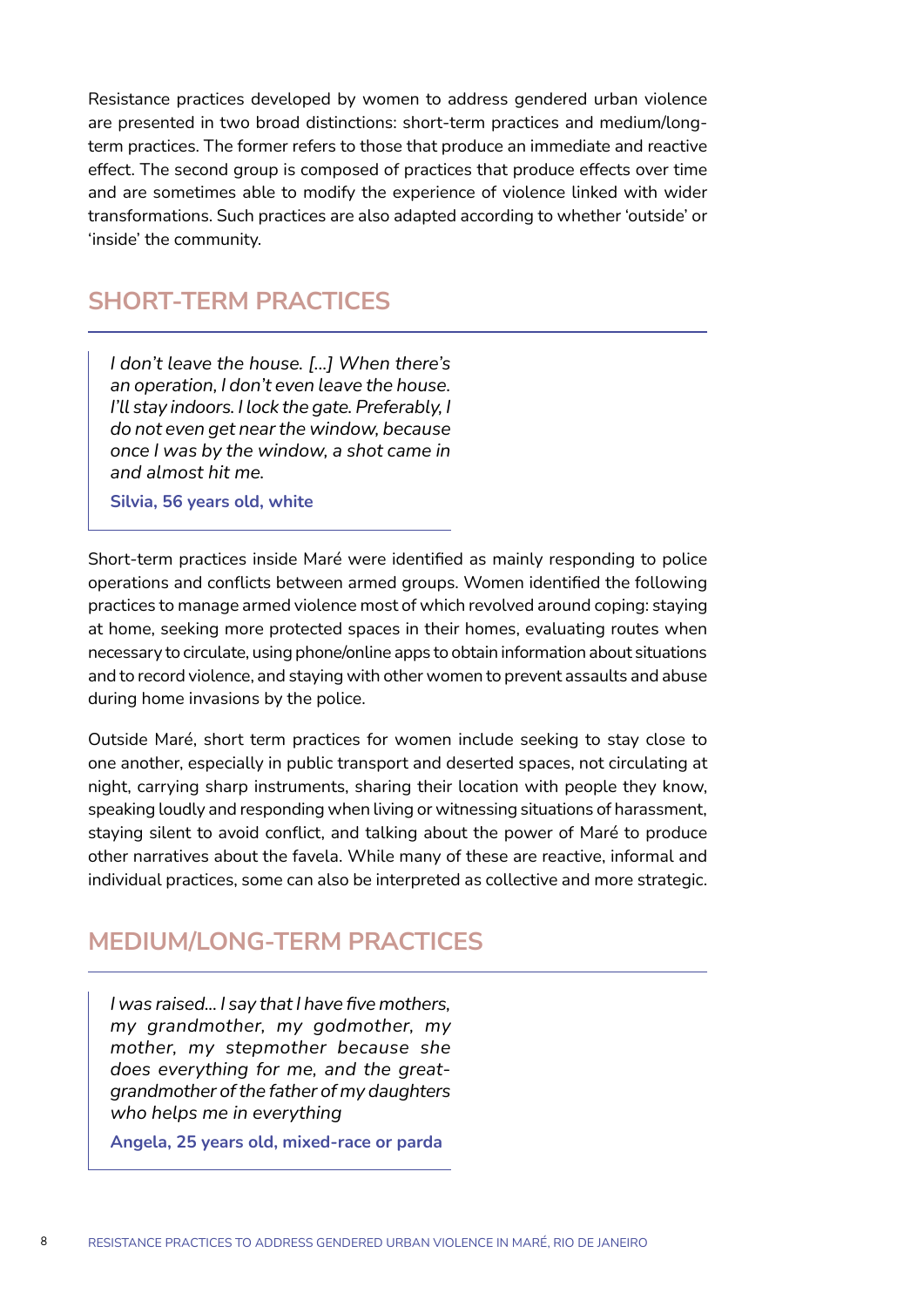Women in Maré identified a wide range of medium and long-term practices for resisting gendered urban violence. Support networks composed of family, friends and neighbours, and above all other women, were fundamental. Participation in collective spaces often allowed women to change their life trajectories. This was expressed by talking about the violence experienced and often silenced, and being able to identify, together with others, their own experiences of violence, thus giving them new meaning.

Other practices included: to return to studies and the labour market as a means of building financial autonomy and breaking cycles of violence; finding refuge in religious spaces, where women report being welcomed, and experiencing transformative processes; the agency of the body in resistance; and practices created in the face of limited access to protection and care in terms of public policy and services, including the accessing of illegal armed groups for support.

Perceptions of specific intersectional oppressions experienced by black women was another key issue that emerged (see Figure 2). Younger women reported the importance of valuing ancestry and historical belonging to Maré to construct new meanings for life, community histories and the development of resistance.

FIGURE 2: 'THE PYRAMID OF OPPRESSION': OBSERVATIONAL DRAWING OF FOCUS GROUP 4 (WOMEN WORKING IN HUMAN RIGHTS ORGANISATIONS IN MARÉ)

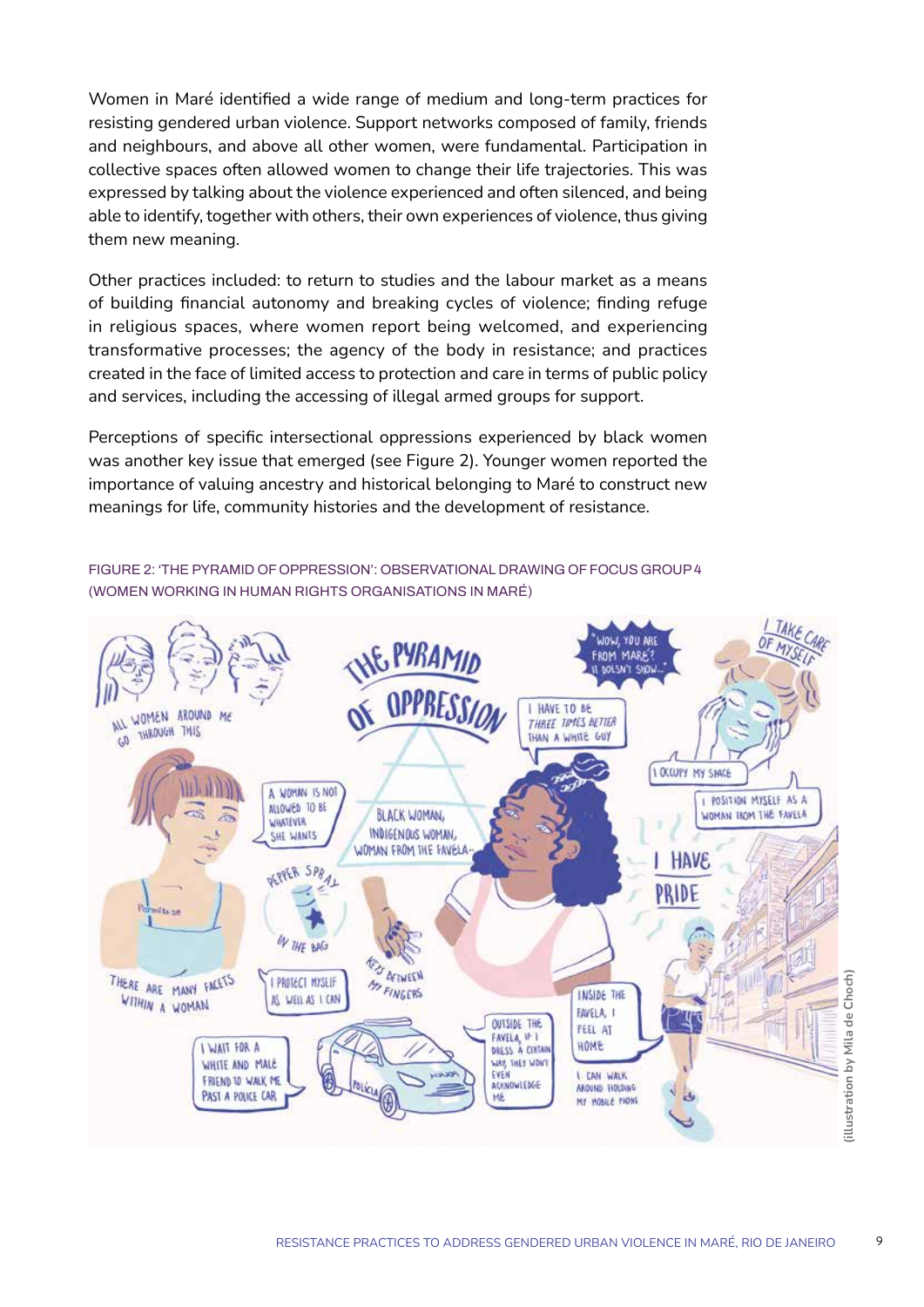## **REPORTING GENDERED URBAN VIOLENCE**

*Then he took me there to the 21st (police station). [...] The guy [chief of police] came and asked, "What happened?" Then I said, "He locked me in the bathroom with a butcher's knife in his hand; he wanted to kill me." Then he looked at me and asked "Where's the blood?"*

**Elisa, 50 years, undeclared race**

When asked about support services for facing violence, many women stated that they did not know any state organisation or network. Lack of access to care and protection policies, or perceived inadequacy of public services was a common perception. As a rule, the main public policy mechanisms accessed are police stations, perceived as violent and ineffective by most women. In addition, health services, such as the basic or clinical units of the family, were viewed as precarious and providing poor quality care. Despite problems, these were the first places that women went to report gendered violence, especially domestic abuse. However, reporting at a police station typically occurs after serious escalation of violence, involving several episodes, aggression or even attempted femicide.

Ineffectiveness, failure of legally instituted guarantees and the violence produced by these services – perceived as only working properly in "the city" beyond favelas – leads the women of Maré to develop other means to cope with violence, often alone or by activating informal networks. This typically involves resorting to shortterm coping practices such as leaving the house when men arrive drunk and aggressive, including sleeping on the street with children if necessary; planning new routes; changing routines, habits and residence when stalked by former partners; and relying on family, friends and neighbours so as not to circulate alone. These measures all imply significant restriction of freedom and choices by women.

On the rare occasions when access to public services and policies was possible and effective, this produced a feeling of dignity and respect. Access to justice, although quite rare in women's testimonials, raised the possibility of disruption of cycles of violence. In turn, a lack of access to services is commonly experienced as disrespect and reaffirms the inequalities and violence that affect the bodies and lives of women in Maré.

Facing endemic state neglect and direct police violence some residents of Maré find an alternative source of conflict resolution in the armed groups that dominate different areas. These groups occupy an ambivalent position in their narratives, both as sources of violence and as sources of protection. Some women indicated that they had personally sought help from the armed groups to deal with some situations of violence, most commonly intra-familial abuse and domestic violence. This recourse occurs for different reasons: out of necessity, when it comes to following certain local codes for conflict management; through a sense of familiarity; and disbelief in the state or previous experiences of lack of access and ineffectiveness of policies.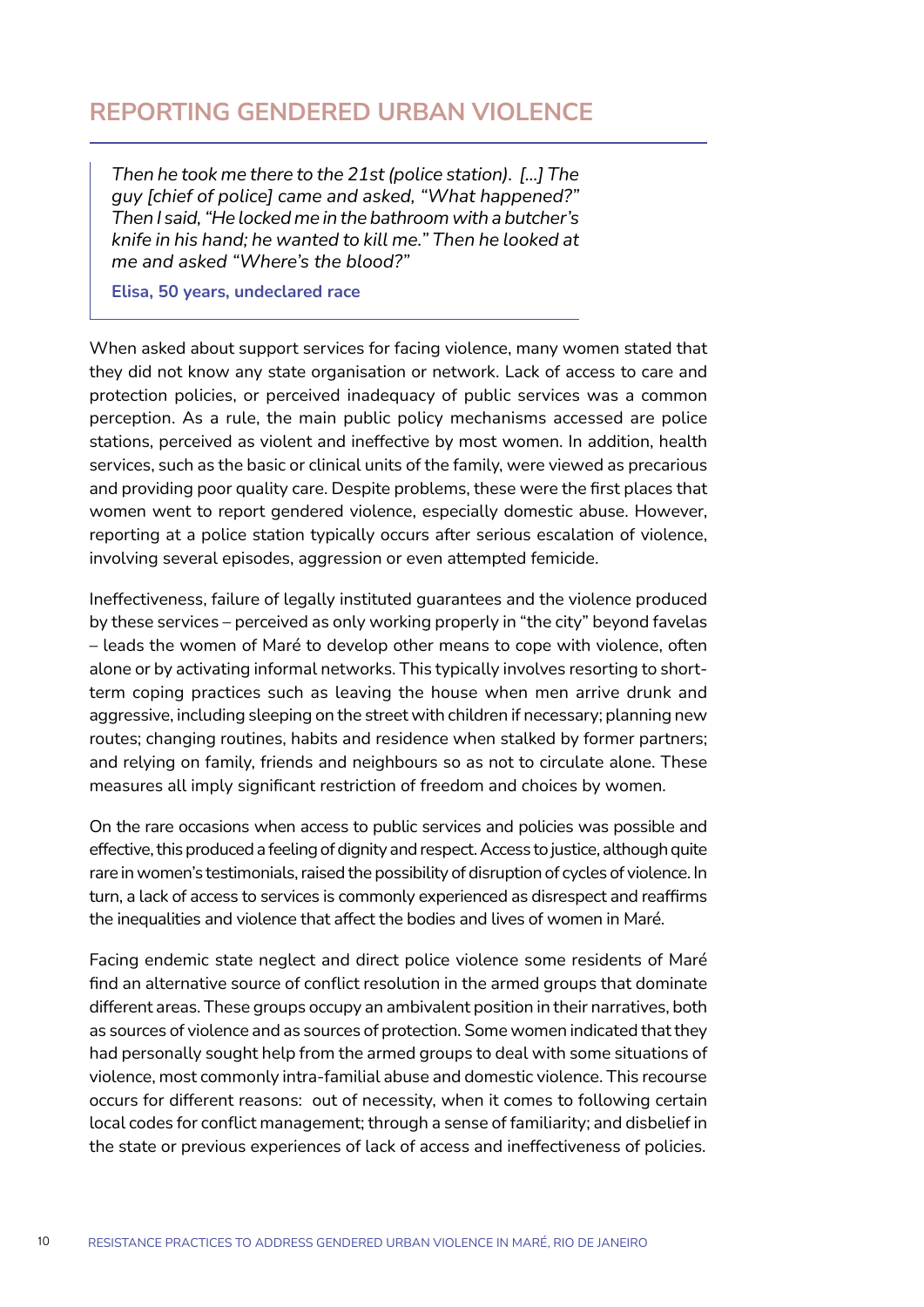# **WOMEN'S RESPONSES TO THE COVID-19 PANDEMIC**

*First it is reactive, we do not know well what we are dealing with [...] just as everything at the beginning of the pandemic was reactive [...] I think that this change occurs from the moment we recognize each other as a network and can understand what can come out of there ... this begins to be thought collectively, intentionally and not only reactively*

**Member of Women's Support Network of Maré [RAMM]**

Research began just before the COVID-19 outbreak in Brazil and faced numerous challenges to ensure its continuity. Social distancing and the urgency of coping with the pandemic, especially in peripheral territories already subjected to abundant social complexities, required reassessment of planned activities. The crisis affected research, not only because Brazil was one of the most severely affected countries globally, but also because favelas have been massively impacted by the health and economic crisis. Research was thus led in a way that would integrate observation of how women of Maré organised (individually and collectively) to cope with the hardship and distress resulting from the pandemic in terms of gendered urban violence.

Women interviewees and the focus groups addressed different aspects of the pandemic, indicating the singularities of its impact on Maré residents. Issues that emerged included a potential increase in the incidence of domestic violence due to the need for isolation; increased difficulty of access to health services, both for COVID-19 and other health demands; intensified economic vulnerability due to loss of work or reduced workload resulting in reduced income; the need to create new ways to guarantee sustenance of family and children; the extra burden of work at home due to the suspension of childcare units and schools; difficulties in accessing the Internet and technology necessary for remote activities and education; and the impossibility of attending collective spaces.

The pandemic had both negative and positive effects for women. In initial stages, it was overwhelmingly negative. But there were also positive outcomes for some participants. Many women reinvented themselves through starting new businesses or changing their ways of working - especially with the help of the Internet and social media. Many began to disseminate their work online, with cooking, the provision of services, sale of beauty products, clothing, among other activities. Women's creativity was essential to this reconstruction, given the absence of effective emergency public services to counter negative ramifications of the pandemic.

In 2020, two important local collective fronts were developed to cope with the effects of COVID-19 and consequent social isolation: the Women's Support Network of Maré (RAMM) and the Campaign Maré Says No to Coronavirus. Women created and led these initiatives. Analysis of both the Campaign and the RAMM, as well as the participatory observation, showed a movement that began with emergency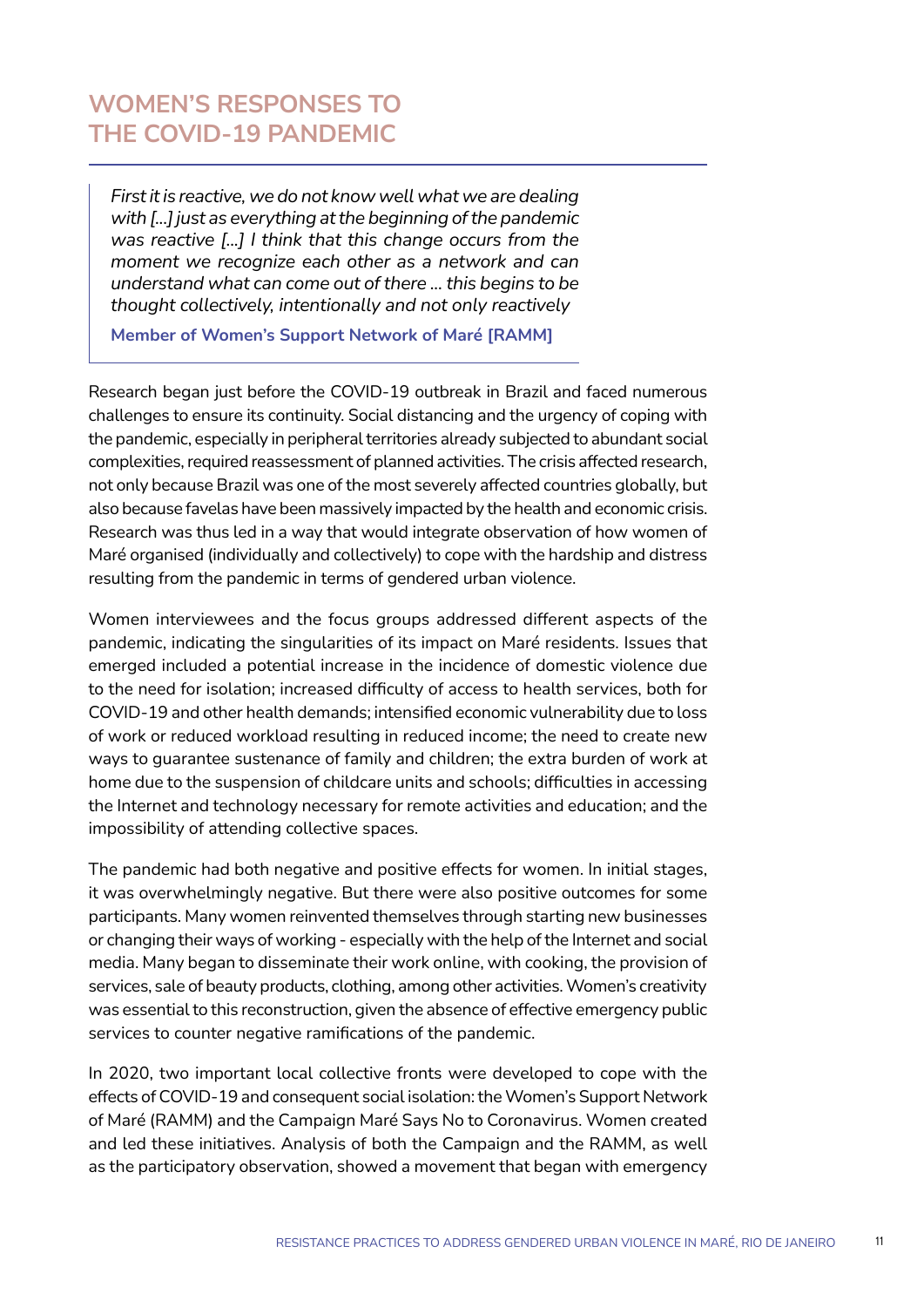actions and responses, and led to the construction of structuring, transformative initiatives to cope with the pandemic and specific forms of violence and vulnerabilities arising from it. This has created 'emotional-political communities' among women from Maré as they have recognised the violence they live through and have sought to develop collective initiatives to cope with and resist it. (McIlwaine et al., 2022).

## **CONCLUSION**

*And I think that's basically what women do, we've already learned to defend ourselves, even if it's, I don't know, just by being together*

**Rita, 19 years old, black or preta**

Women in Maré have identified multiple coping practices created to resist gendered urban violence. By investigating these experiences in various forms and scale, the active role of women in combatting direct and indirect gendered urban violence emerges in a complex system of resistance practices.

Resistance practices can be formal and informal, short, medium and long-term actions, reactive and transformative, individual and collective. The centrality of women in the composition of support networks is key to these practices, especially through oral transmission of trans-generational knowledge and experience. While ways of dealing with violence are not necessarily identified as such, they are systematically integrated into the daily life of women.

Local and co-produced knowledge, formal and informal networks mobilized by women in the territory of Maré and in their encounters with the city, and the engagements and spaces of protection created by them throughout their lives are powerful forces for resistance. Many of the practices formulated respond to historical gaps in public services for the reception and protection of people living in favelas and peripheries, and to historically violent, racialised State action in these regions.

Effectiveness of public services for women in Maré relates not only to guarantee of access, but also the guarantee and development of policies that meet the singularities of their histories, ways of life, and real needs. Effective policies need to recognise that women who are victims and survivors of violence, who must act and take responsibility for their own safety, are often re-victimized when attempting to access available services.

Collective spaces are fundamental in the construction of coping and resistance networks for women in Maré. Places of collective engagement allow women to recognise experiences of violence, leading to reaffirmation of their stories, construction of new bonds, return to studies, access to paid opportunities, and engagement in processes of struggle and political transformation.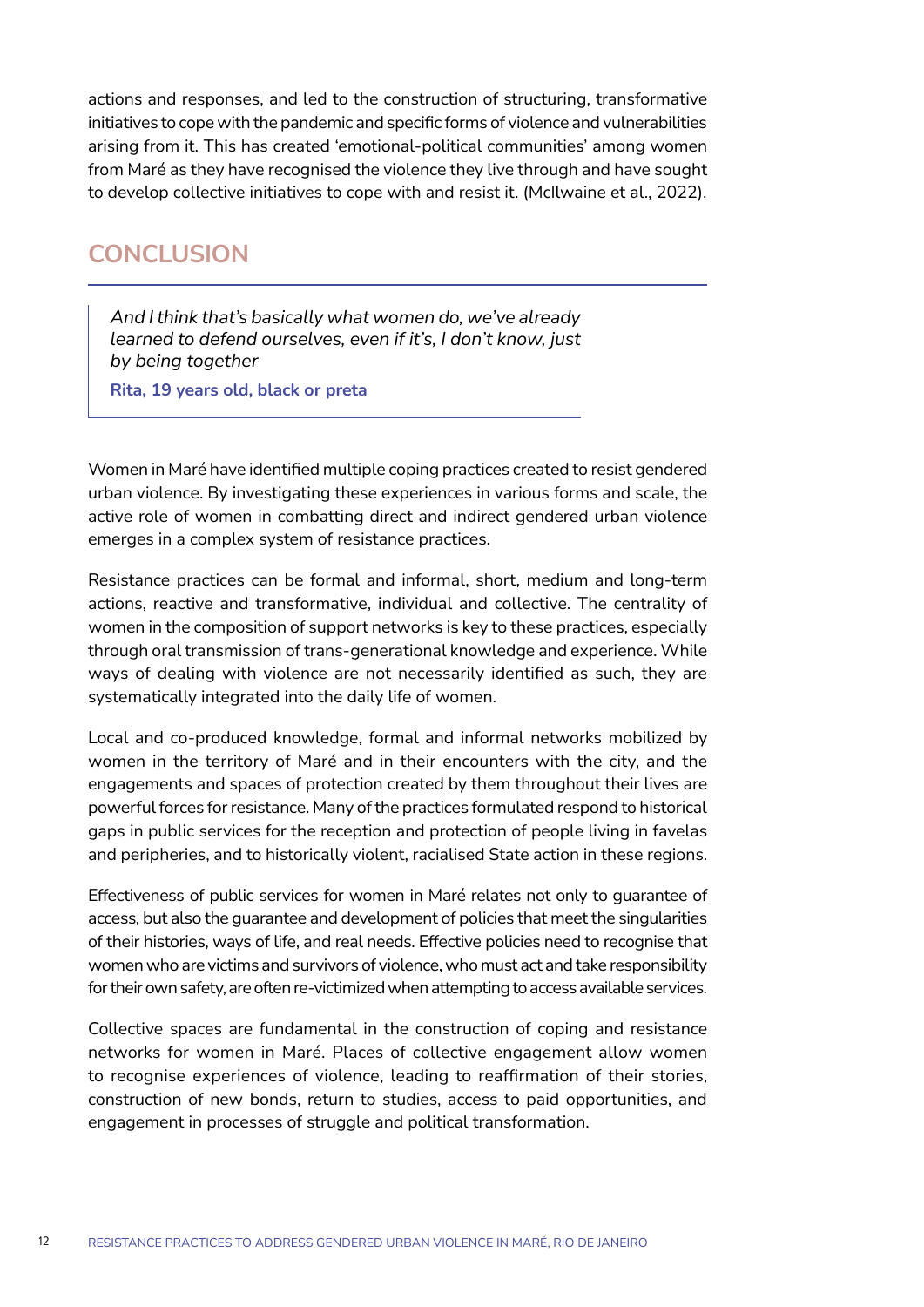However, some public spaces can also operate as producers of violence. Police stations, in particular, have emerged as places where women are often violated when seeking shelter and protection. This has serious implications for future policies and the allocation of resources in addressing violence. At the same time, it is not only public service and policy provisions that produce violence. Illegal armed groups are perceived as both a source of protection and producer of gender-based violence. Collective spaces that play an important role in the construction of coping and resistance practices with structural, transformative and long-term impacts, primarily civil society organisations, must be central to future policies to better address gendered urban violence.

Finally, the body occupies a fundamental dimension in coping with violence. Women resist through their bodies and it is in them it that the story of their struggles is marked. In embodied experiences, women trace strategic routes through the streets of Maré, hide at home; change house, work, habits; their bodies seek the company of and support other women; they enter and exit Maré to protect other bodies; their bodies respond and assert their worth; they cry, give life to other bodies and care for so many others.

# *RECOMMENDATIONS*

- Public and especially police/judicial services should undergo training on dealing with women reporting gender-based violence to avoid re-victimisation
- Civil society organisations should extend hybrid service provision (online and in-person) developed during the COVID-19 pandemic for women requiring support for gendered urban violence
- Provision of collective spaces, formal and informal, to capture women's support and resistance mechanisms for addressing gendered urban violence
- Creation of livelihood options for women possibly through micro-credit loans - allowing women to make choices in relation to gender-based and especially intra-family and intimate partner violence
- State and civil society investment in community history-making and ancestry initiatives for local residents, led by women, in order to challenge stigma and racism, build dignity and celebrate women's contribution to favela culture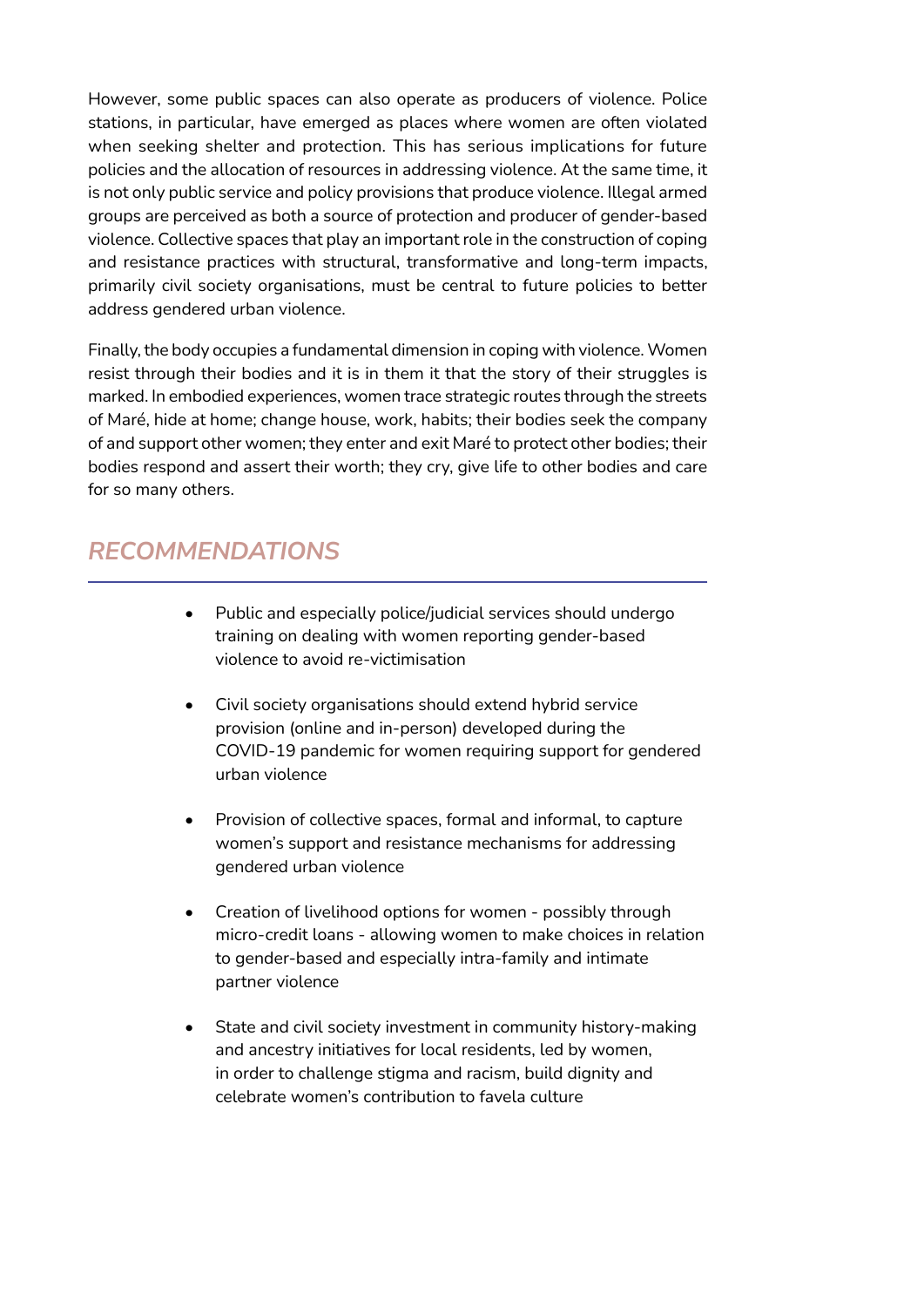- Ongoing citizenship rights, educational and informationsharing work needs to explicitly include women's experience as survivors of gendered urban violence
- A systematic online app-based warning system of danger hotspots for women should be developed within and beyond Maré (to include police incursions).
- The structural conditions underpinning gendered urban violence must be addressed including addressing poverty, inequality, racism and sexism. As part of this, police incursions into Mare must stop.
- Women of Maré must be included in the creation of public policies.

# *REFERENCES*

Krenzinger, Miriam; Sousa Silva, Eliana; McIlwaine, Cathy & Heritage, Paul (eds) (2018) *Dores que Libertam*. Rio de Janeiro: Attis.

Krenzinger, Miriam; Farias, Patricia; Morgado, Rosana & McIlwaine, Cathy (2021) 'Violência de Gênero e Desigualdade Racial em uma Pesquisa com Mulheres no Território Conflagrado do Conjunto de Favelas da Maré/Rio de Janeiro', *Revista Trabalho Necess*á*rio* 19(38), 266-289.

McIlwaine, Cathy; Krenzinger, Miriam; Rizzini Ansari, Moniza; Evans, Yara & Sousa Silva, Eliana (2021) **'**O Direito à Cidade de Mulheres: Uma análise sobre suas limitações a partir de violências infraestruturais de gênero contra brasileiras em Londres e na Maré, Rio de Janeiro', *Revista de Direito da Cidade* 13(2), 954-981.

McIlwaine, Cathy; Krenzinger, Miriam; Rizzini Ansari, Moniza; Coelho Resende, Noelle; Gonçalves Leal, Julia; and Vieira, Fernanda (2022) 'Building Emotional-Political Communities to Address Gendered Violence against Women and Girls during COVID-19: Reflections from Maré, Rio de Janeiro, Brazil', Social and Cultural Geography 0(0).<https://doi.org/10.1080/14649365.2022.2065697>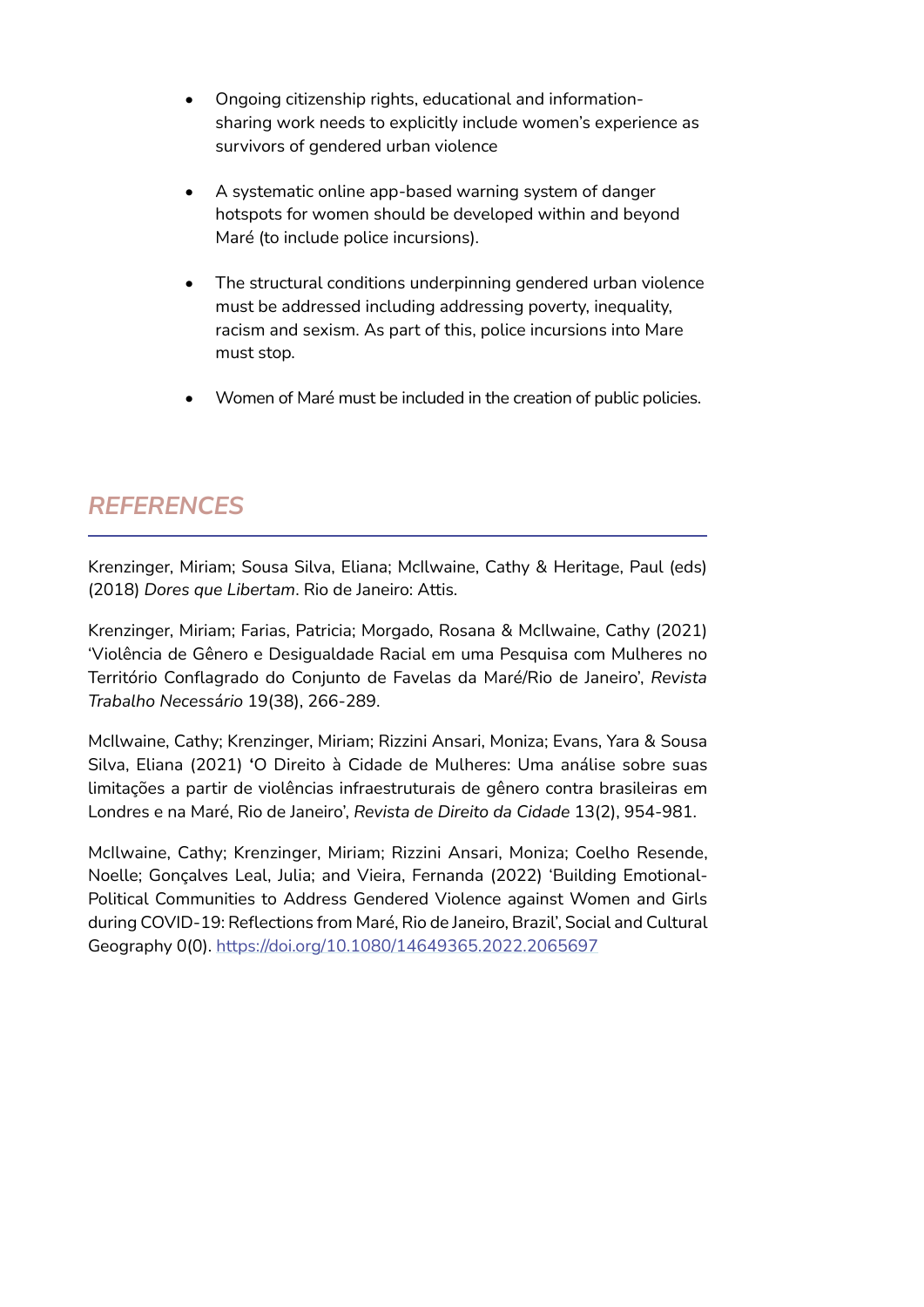About this report:

Graphic Design: Refinaria Design (Brazil)

> Cover Illustration: Paulica Santos